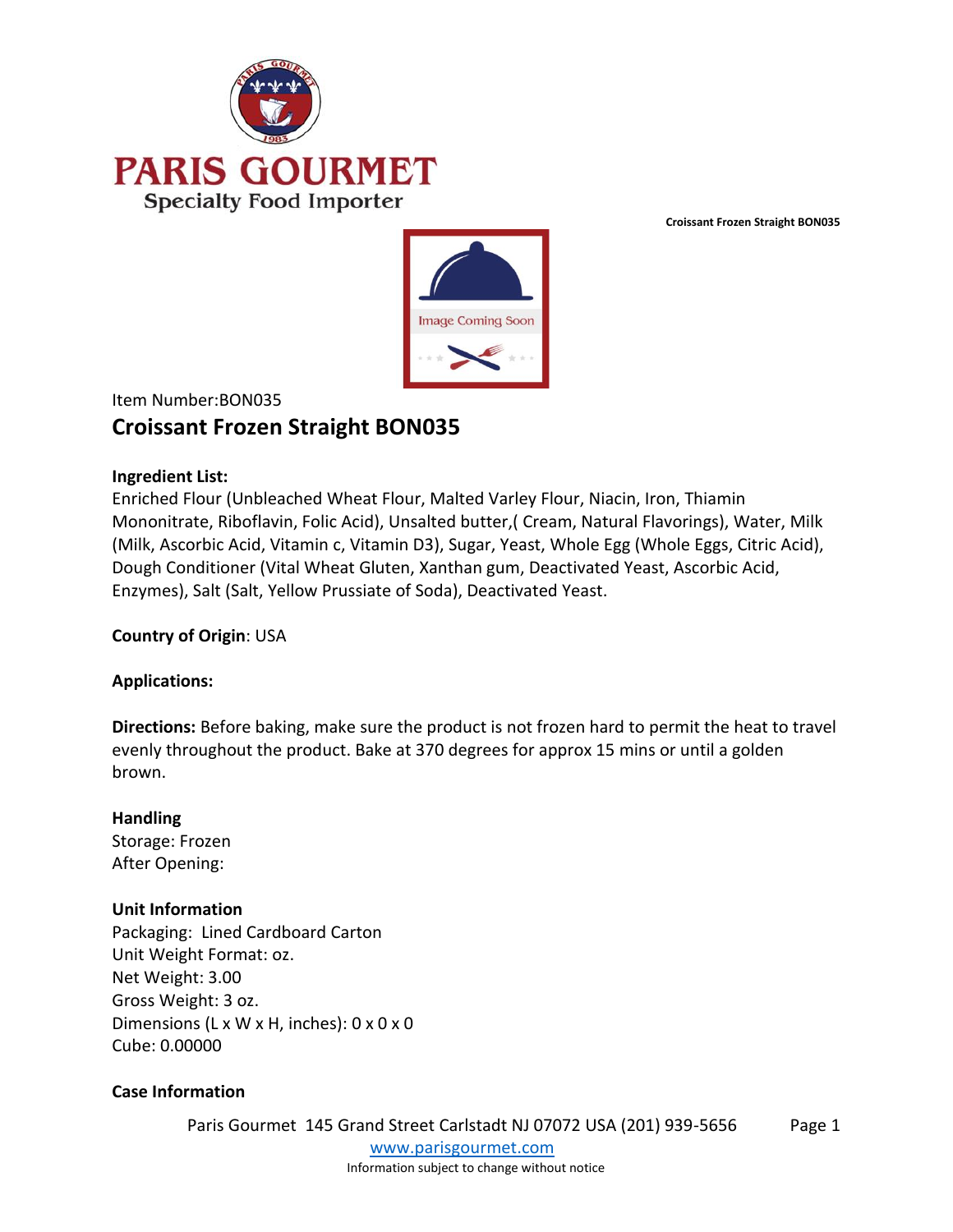

Units per Case: 1 Net Weight (lb): 10.5 Gross Weight (lb): 11.5 Dimensions (L x W x H, inches): 20 x 12 x 8 Cube: 1.11111 **Pallet Information** Cases Per Layer: 10 Layers per Pallet: 8 Cases per Pallet: 80

#### **Date Information**

Format: US On Unit: Yes On Case: Yes Type: Expiration Notes:

**Bar Code Information** UPC for Unit

UPC for Case

EAN for Unit



EAN for Case

GTIN for Case

#### **Certifications**

Certified Kosher? Yes Certified Organic? No Trans Fat Free? Yes AOC? No Gluten Free? No

Paris Gourmet 145 Grand Street Carlstadt NJ 07072 USA (201) 939-5656

[www.parisgourmet.com](http://www.parisgourmet.com/) Information subject to change without notice Page 2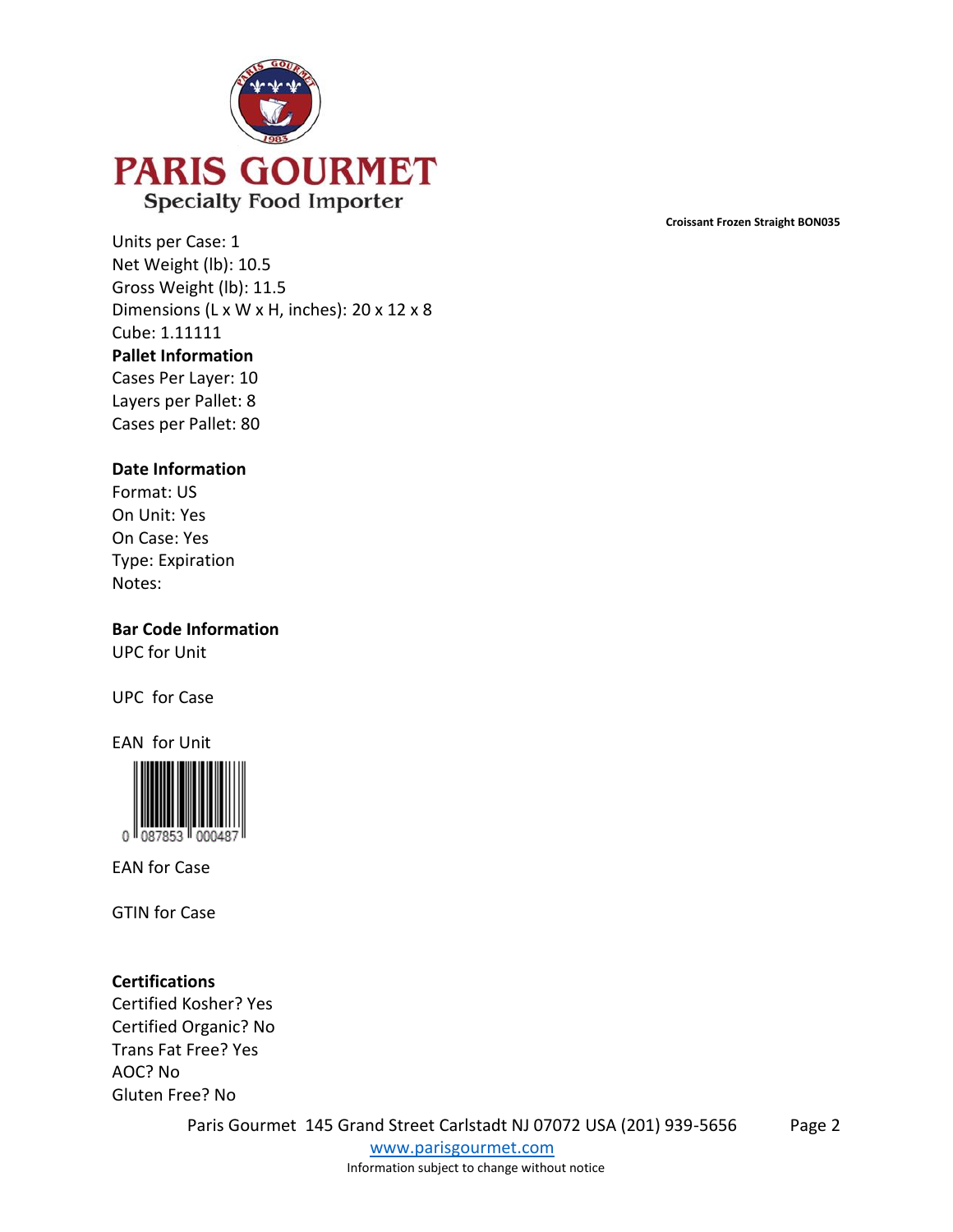

GMO Free? Yes Certified Vegan? No Certified Fair Trade? No

#### **Allergen Information**

**Is this allergen present in this product?** Wheat, Rye, Barley, Oats: Ingredient Crustacea and their products: No Egg and egg product: Ingredient Fish and fish products: No Milk and milk products: Ingredient Sesame seeds and their products: No Nuts and their products: Possible Cross Contamination at Facility Peanuts and their products: Possible Cross Contamination at Facility Soybeans and their products: Possible Cross Contamination at Facility Royal Jelly: No Bee pollen: No Propolis: No